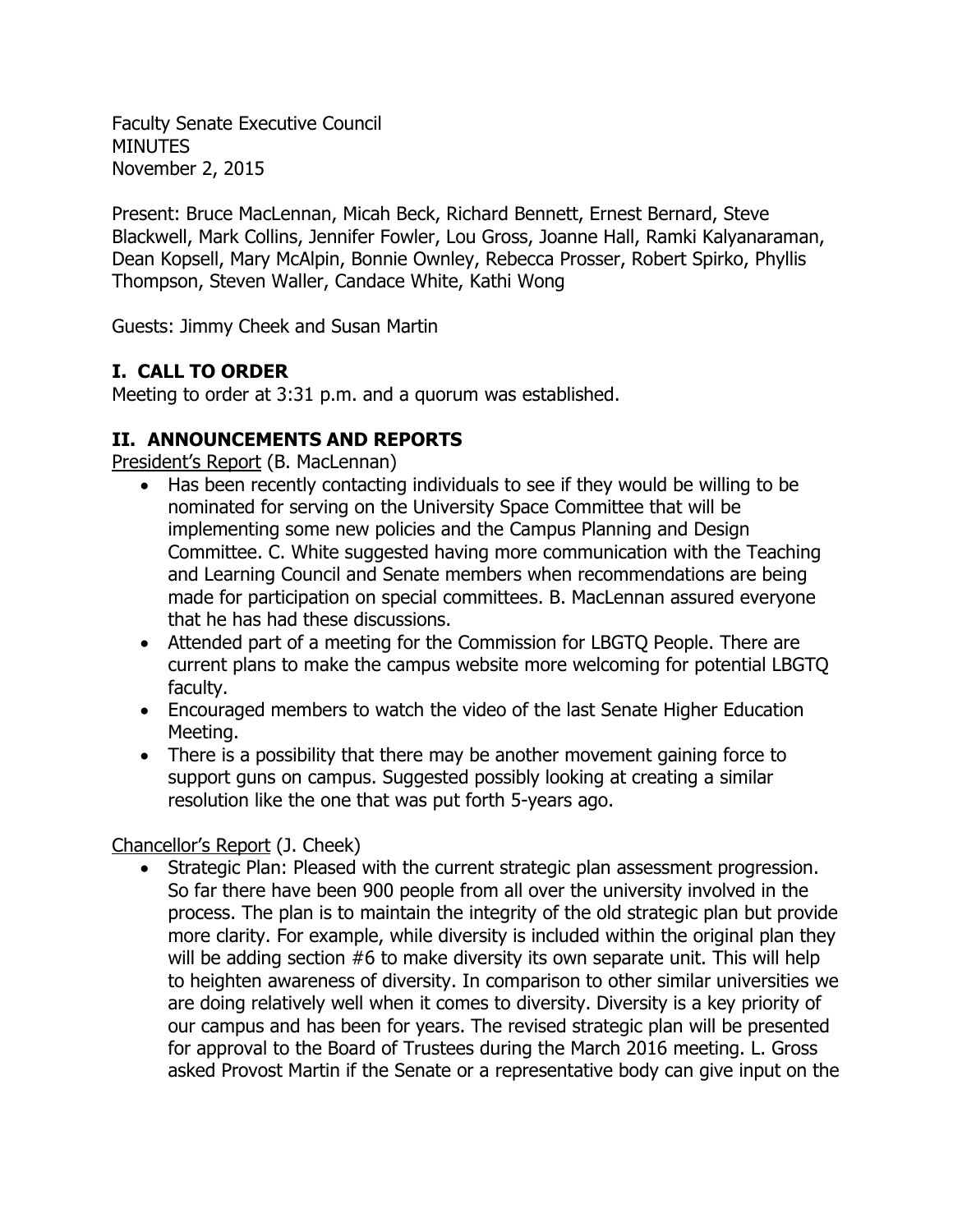draft before it is finalized. She stated that the plan will be shared once it's finalized.

- There was a recent request for a House committee meeting from a Congressperson due to concerns about money the university is spending on diversity. Questions focused on why the money was being spent. The committee meeting will probably occur within the next 60 days.
- Students were able to attend and observe the last Tennessee Senate Higher Education Subcommittee meeting. They were encouraged to communicate their thoughts about diversity to their own representatives and to vote.
- Shared that there are senators who are very committed to the overall vision and wellbeing of the university. J. Hall asked how much we spend on diversity as compared to peer universities. Chancellor Cheek approximated around 2.5 million has been spent across the entire Tennessee system. He noted that many universities have maintained a cabinet position for diversity for many more years than the last 2.5 years UT has had. R. Kalyanaraman mentioned that one of Carnegie's classifications lists diversity and asked if this information has been shared with the legislators. Chancellor Cheek stated the information has been conveyed along with the role diversity has with grants, contracts, and businesses.
- C. White asked Chancellor Cheek if there is a goal in place to decrease the current salary gaps. He stated that there is a goal to decrease the gap between UTK and peer universities by 15% per year for the next 5 years. On another document UTK will close the gap between 7-10%. He noted that the gap is narrowing despite not doing the best these past 2-years.
- M. McAlpin asked what rights UTK faculty has regarding expression with the Legislature and the Chancellor said the faculty have a right to intervene with budgets.

#### Provost's Report (S. Martin)

• The Space Committee is being reconstituted and Provost Martin expressed thanks for the names that have been forwarded for invitations. The committee will share a draft of a policy that tries to achieve a more efficient process. R. Kalyanaraman raised concern about both undergraduates and graduates being scheduled to areas on campus that impacts their ability to get back and forth from their labs and classes on time (e.g. students being transferred back and forth between campus and Cherokee farms). Provost Martin noted attention will need to be paid to the campus transportation center. M. McAlpin shared that about 1/3 of students drop their courses because they know they are not able to get to their next class within 15 minutes. J. Fowler shared a similar experience and noted that it seems like it is time to do an assessment of class space on campus. Currently between 9:00 am - 3:00 pm there is no campus space available. Concerns were also raised that there also is not enough white boards, that there are also issues involving technology, labs, and disability issues for instructors. Provost Martin noted that not having event space for students is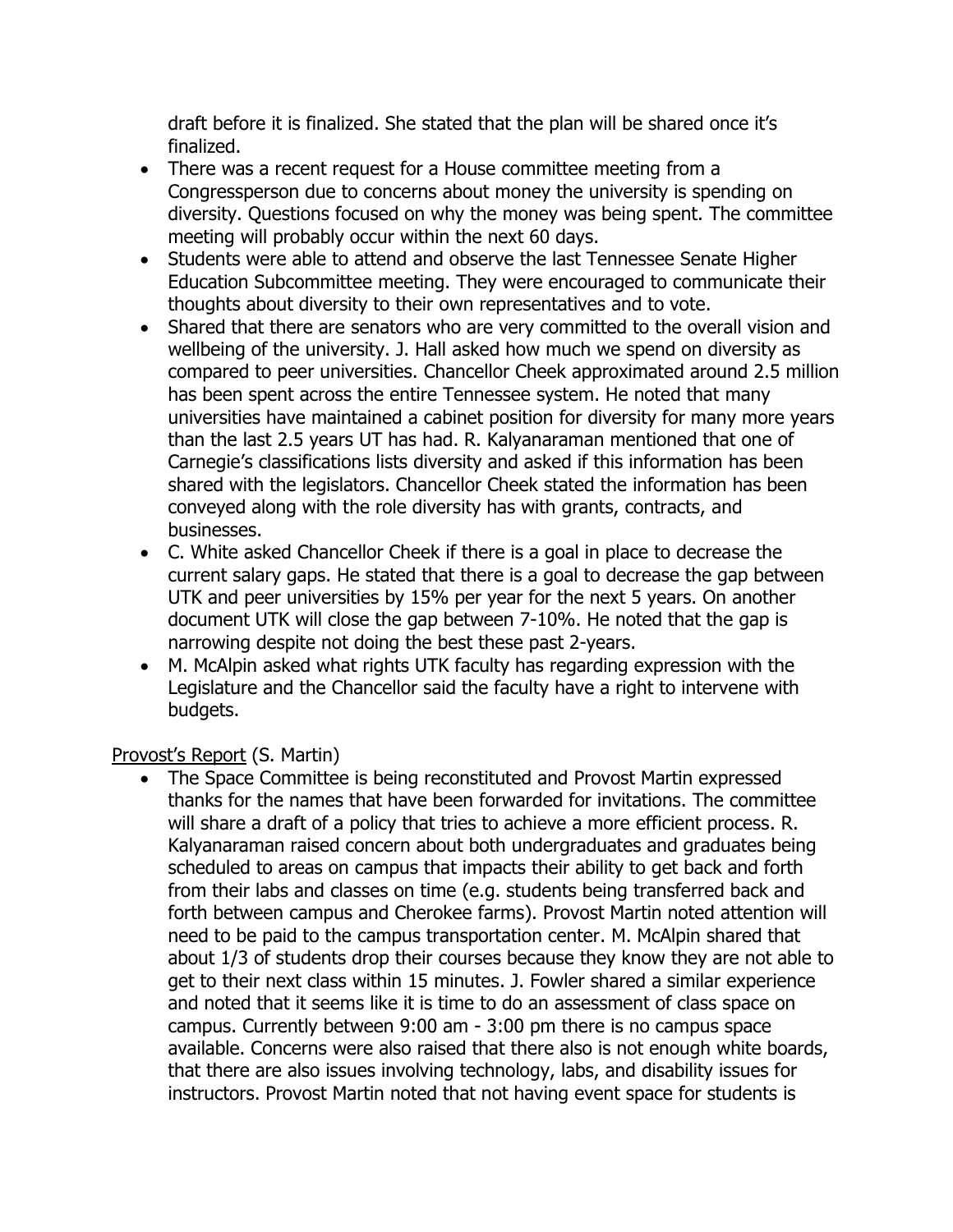what has pushed this conversation. She agreed that Tuesday's and Thursday's are worse than Monday's and Wednesday's and that there is a classroom space crunch. She pointed out that one problem is that small classes are being put in large classroom spaces that are not optimal for their size. Provost Martin noted the situation is complicated and the idea of redoing the timetable has been raised. She further stated that it might be time to examine some ideas such as longer blocks of time and redoing the timetable, as these may be valuable discussions to have.

- C. White asked if we will have more classrooms with all the new construction and Provost Martin said Strong Hall will have more classrooms. L. Gross stated that he is aware of some units charging if you want to use space. Provost Martin stated that there are a number of task forces involved. She stated Chris Cimino will ask his resource committee to look at the elaborate fee structure. While all of these issues will need to be hashed out, there is someone looking into this.
- Mic Night was a success with 122 people who registered to attend.
- The Faculty Pub has found a new home.
- L. Gross asked about the Opportunity Hire Program being used to hire for diversity and if the program has been assessed for effectiveness. Provost Martin stated that the Opportunity Hiring Program has been built up to a pretty substantial level to support opportunities for hiring. She estimated approximately \$900,000 is in it currently. They have used this money for spousal and diversity hiring. Thinks having 6th priority is going to open up discussion in a positive way.

## **III. APPROVAL OF MINUTES**

M. McAlpin moved to approve the Executive Council meeting minutes of October 5, 2015, with the following correction of the third sentence under the heading: Invitation from the Foundation of Individual Rights in Education (FIRE) of New Business: 1) Add the word "track" so the sentence reads: C. White noted that academic freedom is only for tenured track not non-tenured faculty. [\(http://senate.utk.edu/archives/senate](http://senate.utk.edu/archives/senate-reports-minutes-publications-2015-2016)[reports-minutes-publications-2015-2016\)](http://senate.utk.edu/archives/senate-reports-minutes-publications-2015-2016). J. Hall seconded the motion, and the minutes were approved with the aforementioned correction.

## **IV. REPORTS OF STANDING COMMITTEES**

Appeals Committee (R. Prosser) No report.

Athletics Committee (D. Kopsell) No report.

Benefits and Professional Development Committee (M. Beck) No report.

Budget and Planning Committee (L. Gross) No report other than an action item that is discussed under new business.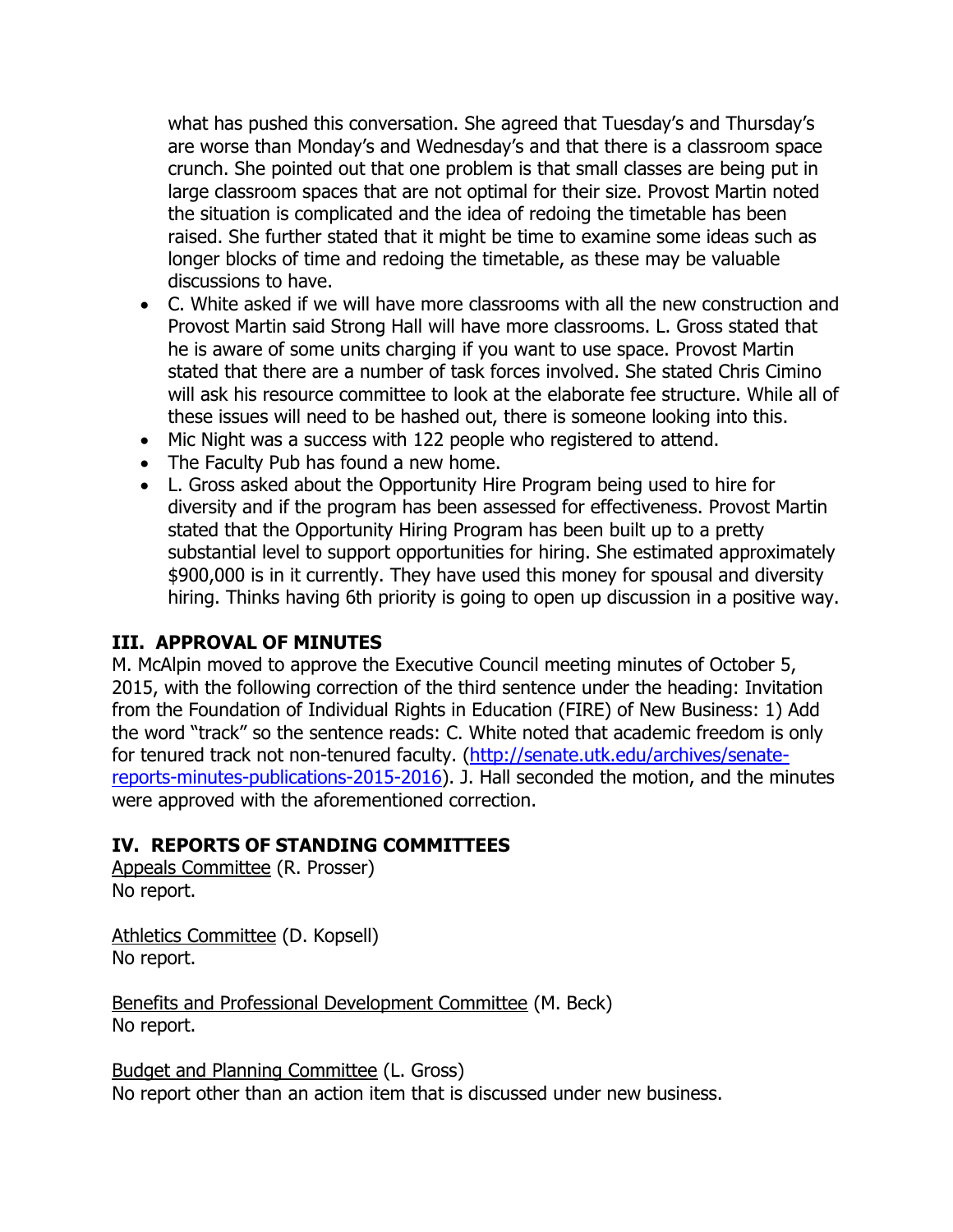Nominations and Appointments Committee (B. Ownley) No report.

Faculty Affairs Committee (J. Fowler) No report.

Graduate Council (S. Kania) Absent-No report.

Library and Information Technology Committee (K. Wong)

- On November 18, 2015, there will be representatives demonstrating D2L, Canvas, and Blackboard. They will address some specific issues. One is how well each program's grade center works. Everyone is encouraged to attend and to provide feedback. K. Wong stated that there is some faculty feeling anxious about the possibility of change.
- Laurie Knox came off the Teaching and Learning Council and is going to be on the Space Committee.

Non-Tenure-Track Issues Committee (M. Collins) No report.

Research Council (R. Kalyanaraman)

There was a recent presentation by Elizabeth Burman, Director of Office of Community Engagement and Outreach, and discussion involving research outreach and engaging with the community. Please see Minutes posted from the Research Council Meeting dated October 14, 2015 [\(http://researchcouncil.utdev4.wpengine.com/wp](http://researchcouncil.utdev4.wpengine.com/wp-content/uploads/sites/47/2015/11/10-14-15_rc_minutes.pdf)[content/uploads/sites/47/2015/11/10-14-15\\_rc\\_minutes.pdf\)](http://researchcouncil.utdev4.wpengine.com/wp-content/uploads/sites/47/2015/11/10-14-15_rc_minutes.pdf).

Teaching and Learning Council (J. Richards) Absent-No report.

Undergraduate Council (R. Bennett) No report.

University Systems Relations Committee (S. Blackwell) No report.

## **V. NEW BUSINESS**

Proposal for Resolution on Outsourcing (L. Gross)

L. Gross provided history regarding the Budget and Planning Committee's work related to the Proposal for the resolution on outsourcing. Please see the 11/02/2015 Budget and Planning Committee report and the proposed resolution at <http://senate.utk.edu/wp-content/uploads/sites/16/2015/11/BP-Report-11-2-15.pdf> for